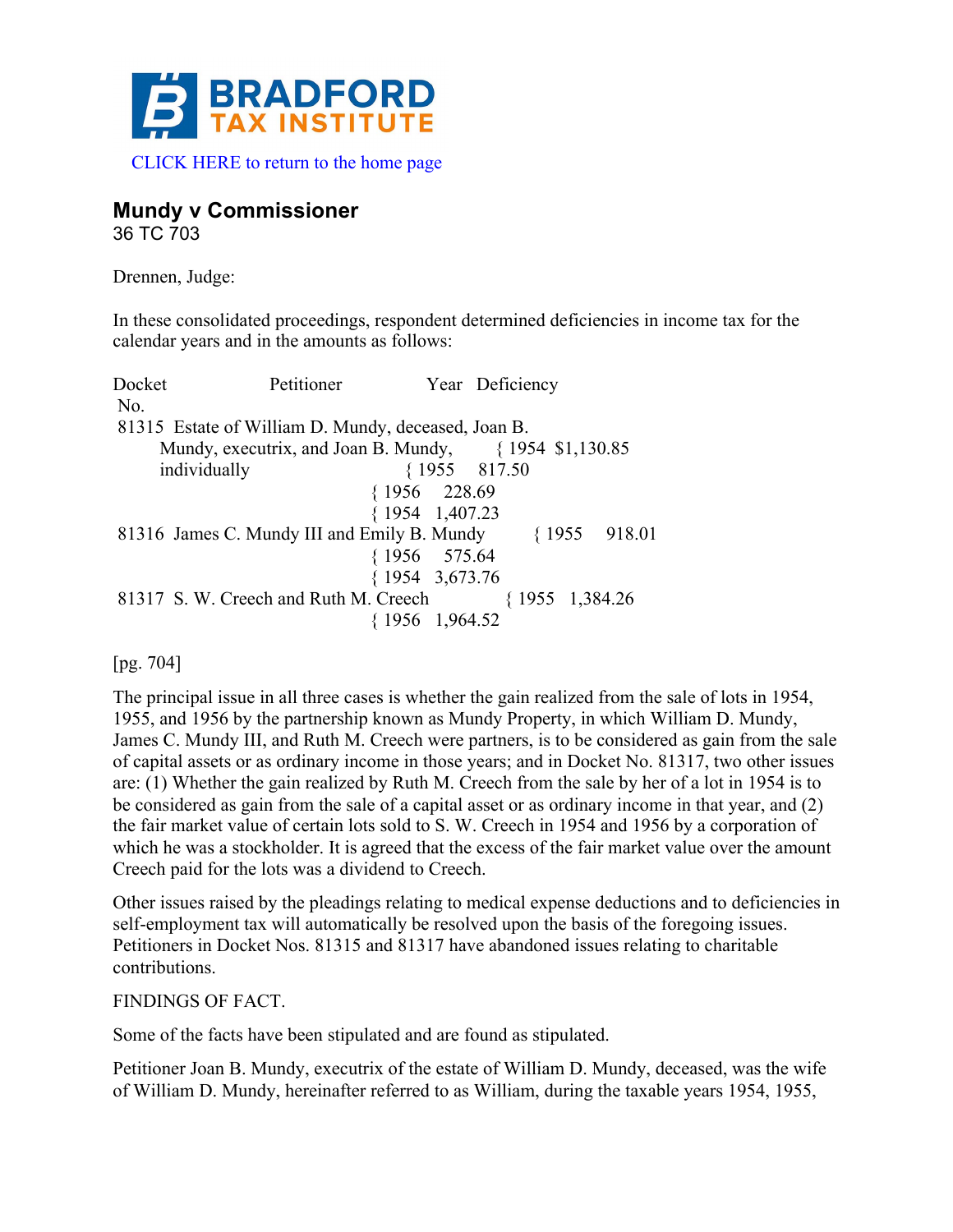and 1956. They filed joint income tax returns for those years with the director of internal revenue for the district of South Carolina. Their returns showed their residence as Greenville, South Carolina, in each of those years. An amended return was filed for the year 1954 on April 14, 1958. Schedules C, Profit (or Loss) From Business or Profession, reporting net profit from William's business in the amount of \$1,287.70 and listing his principal business activity as "Outside Salesman-Methods & Systems & Real Estate," were filed by William and Joan with both their original and amended returns for the year 1954. William died May 15, 1959.

Petitioners James C. Mundy III and Emily B. Mundy, hereinafter referred to as James and Emily, respectively, were husband and wife during the taxable years 1954, 1955, and 1956. James and Emily filed joint income tax returns for the taxable years 1954, 1955, and 1956 with the director of internal revenue for the district of South Carolina, their returns stating their home address to be Greenville, South Carolina. However, during those years, James was on active duty with the United States Military Forces and Emily was employed by the United States Air Force. An amended return was filed for the year 1954 on April 14, 1958.

S. W. Creech and Ruth M. Creech, hereinafter referred to as Sam and Ruth, respectively, were husband and wife and were residents of [pg. 705] Greenville, South Carolina, during the taxable years 1954, 1955, and 1956. They filed joint income tax returns for those years with the director of internal revenue for the district of South Carolina. An amended return was filed for the year 1954 on April 14, 1958.

William, James, and Ruth, hereinafter referred to collectively as the Mundy heirs, were the only children of James C. Mundy, Jr., who died testate on June 26, 1948. Upon the death of their father, they inherited a 52.6-acre tract of land, hereinafter referred to as the Mundy tract, on Edwards Road near Greenville, South Carolina. In 1948 this tract was country land. Two houses were situated on the tract and at the time of the death of James C. Mundy, Jr., James was living in one of the houses and the other house was being rented to third parties. Both houses were occupied on different occasions after the death of their father by each of the Mundy heirs.

The Mundy heirs wanted and attempted to sell or liquidate the Mundy tract "at its value" from the time they inherited it but they received no offers for the tract as a whole. Two lots on which were located the two houses were sold by the heirs in 1950 and 1952, and on January 16, 1953, an unimproved lot was sold with the deed containing the following recital: "That the remaining portion of said tract of land

\*\*\* shall be used for residential purposes only and any deeds by us to a purchaser of any lot out of said tract shall contain such a restriction therein."

In August 1950, James was recalled to active duty in the military service and, except for occasional visits, was away from Greenville from that year until his return in 1957. In 1953, James was stationed in Korea and Japan, and his wife, Emily, lived in Bamburg, South Carolina, during that year until she joined him in Japan.

During the period 1950 through 1953, William spent considerable time in Florence, South Carolina. When James, who was the executor of the estate of James C. Mundy, Jr., left Greenville in 1950, the management of the Mundy tract was left to Ruth's husband, Sam. James felt that Sam would look after Ruth's best interests with respect to the property and, in so doing, would look after the interests of James and William. The Mundy heirs never discussed with Sam the subdivision of the tract or placing it in the hands of a real estate agent but simply asked him to dispose of the property at its true value as soon as possible. Sam felt that his authority to act for the Mundy heirs did not go beyond putting the tract in the hands of a realtor. Sam approached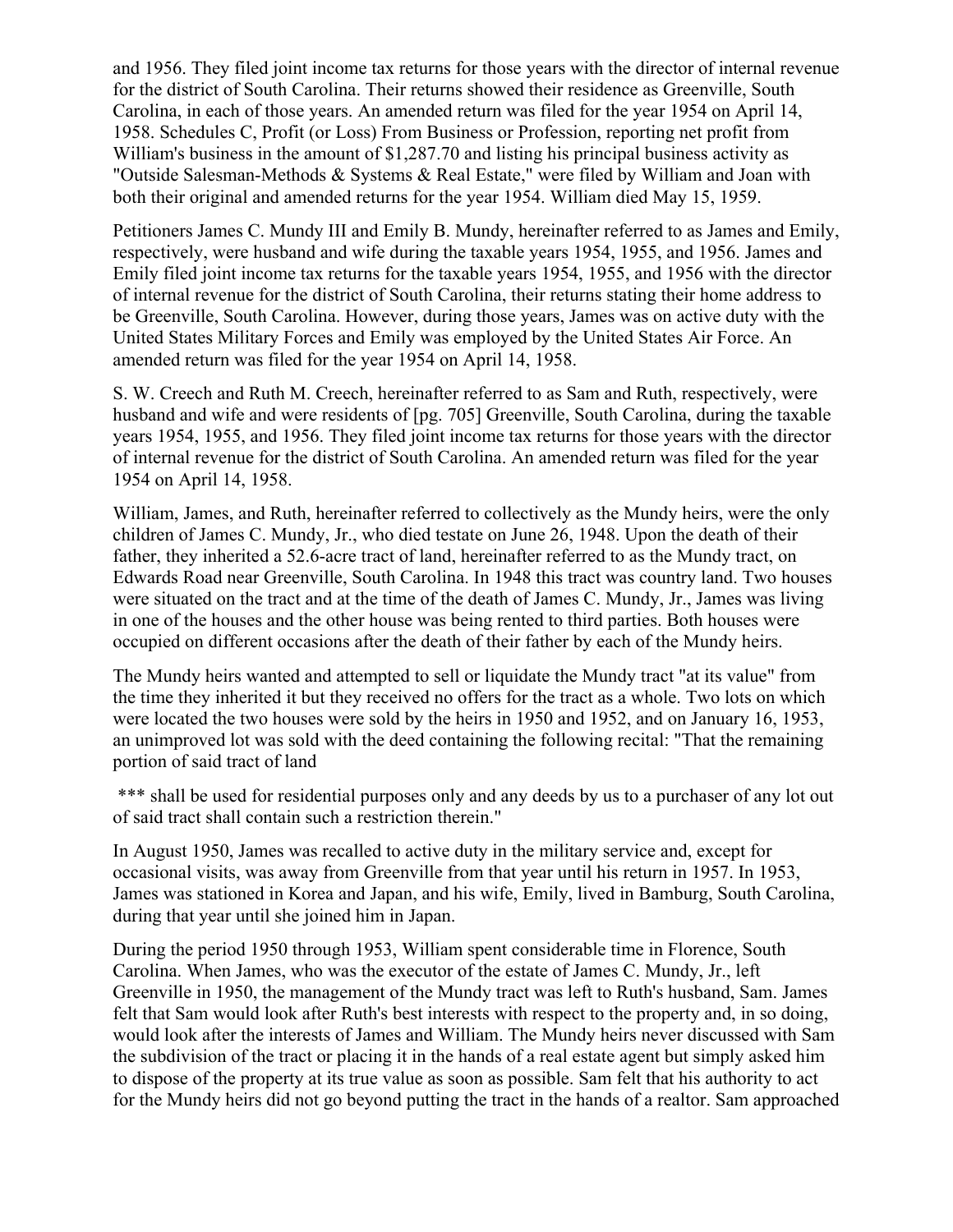two realty firms and discussed with them the possibility of improving and developing the tract in order to sell it. The Mundy heirs had no money with which to develop the property, and the two realty firms were not interested in developing the tract. [pg. 706]

In 1953, Sam approached a third real estate company, Central Realty Corporation, hereinafter referred to as Central Realty, which was in the business of land development, and was successful in interesting this company in the development and sale of the Mundy tract. Before 1953, Sam had asked Central Realty to consider developing the tract, but Central had not considered that tract ready for development. However, in 1953, Lake Forest, Inc., a corporation owning land adjacent to the Mundy tract, was preparing to develop its land, and the city of Greenville was growing in the direction of the Mundy tract. Therefore, Central Realty was willing to develop and sell the Mundy tract in 1953.

On June 3, 1953, the Mundy heirs entered into an agreement with Central Realty and a related corporation, Central Agencies Company, which provided in part, that whereas the Mundy heirs owned a tract of land and were desirous of having Central Agencies Company, referred to therein as "agent," supervise the development of said tract as a subdivision and serve as sales agent for said subdivision, and were likewise desirous of having Central Realty advance the necessary funds in order to develop said subdivision, therefore, in consideration of the mutual benefits to be derived therefrom, the parties agreed (1) that Central Agencies Company would supervise the development of said tract and would act as exclusive selling agent for a commission of 15 percent of the sales price of each lot; (2) that Central Realty would advance the owners the necessary funds for the development of said subdivision, evidenced by a note bearing interest at 5¾percent and secured by a mortgage on the property, which note would be paid by applying one-third of the sales price of each lot thereon; and (3) that Central Realty might undertake the collection of any deferred payments in connection with the sale of said lots for a commission of 5 percent on all amounts so collected, retaining from said collections such amounts as necessary to apply on the note one-third of the sales price of each lot. The agreement was to remain in full force for a period of 5 years and if two-thirds of the lots had been sold by that time, the agreement would be automatically extended 2 years. The agreement also provided that the lots were to be sold at a price to be mutually agreed upon by the owners and agent, that the agent was authorized to execute any and all contracts in connection with consummating the sale of the lots, that the owners reserved the right to select any four lots for their own use, and that should the owners desire to construct a dam or lake in the subdivision, the owners assumed full liability in connection therewith.

This contract was prepared by Central Realty, and none of the Mundy heirs made any comments or suggestions concerning the agreement. William and Ruth simply signed it; James did not personally [pg. 707]sign the contract (Emily signed it as his attorney in fact) and was unaware of its existence until these cases arose. The terms of the contract were laid down by Central Realty which was to have full control in developing and selling the tract, a condition agreed to before Central Realty would consent to handle the property. The only suggestion made by Sam was with respect to the four lots which were to be reserved from the terms of the contract and to be held one each by William, James, Ruth, and their mother.

The tract was subdivided and improvements were made to the lots, consisting of installation of waterlines, fire hydrants, and hard-surface roads, and construction of a lake known as Lake Fairfield in conjunction with Lake Forest, Inc. The cost of all these improvements on the Mundy tract was \$14,530.28.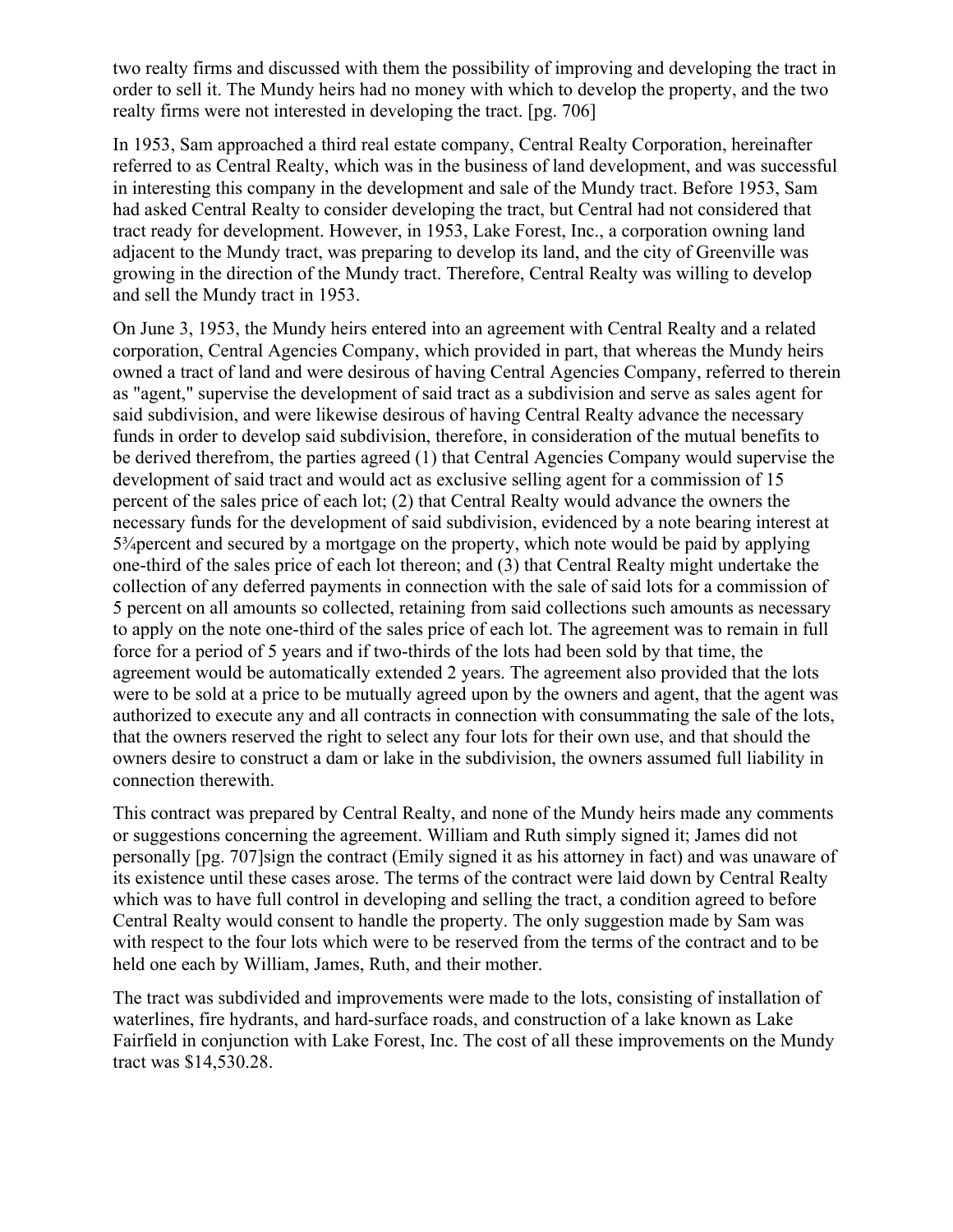Central Realty made the decision to pave streets, bring in water service, and make other improvements. Neither the Mundy heirs nor Sam had anything to do with this decision or with the actual development and sale of the property. In the opinion of Central Realty, development of the Mundy tract was necessary to realize its full value, and making improvements was the only way to sell the lots in the tract for a reasonable price. Central Realty contracted for the development and improvement work to be done and selected the persons to do it. Also, Central Realty prepared restrictions for lots and chose the attorneys who prepared deeds for lots. Central Realty did not advertise the lots but, as was usual when it set up a subdivision, it did arrange to pay a commission to other realtors in Greenville for selling lots.

Lake Forest, Inc., was formed to subdivide land and sell lots. It was incorporated under the laws of the State of South Carolina on March 17, 1953, and commenced business on April 15, 1953.

Sam became one of the original stockholders of Lake Forest, Inc., and has, at all times, owned a one-third stock interest in that corporation. The remaining two-thirds stock interest is owned by L. E. Dellinger, John S. Taylor, Jr., and John S. Taylor, Sr. Sam became president of Lake Forest, Inc.

Plats of the Mundy tract and the adjoining land owned by Lake Forest, Inc., show only one subdivision, that is, Lake Forest. The Mundy tract and the Lake Forest, Inc., property are platted together. The idea of making a lake partially on the Lake Forest property and partially on the Mundy tract was that of John S. Taylor, Jr.

The 69 lots forming the Mundy-tract section of Lake Forest subdivision were known as the Mundy property. This property was operated as a partnership within the purview of the Internal Revenue Code, the partnership being known as "Mundy Property." There [pg. 708]was no written agreement among the Mundy heirs with respect to the Mundy tract. 2

Central Realty maintained records pertaining to sales, collections, accounts receivable, etc., applicable to the business. All collections were made by Central Realty. A periodic analysis of cash receipts and disbursements was submitted to the partnership by Central Realty. James' share of the proceeds of sales was deposited to his account in a bank in Greenville by Central Agencies Company.

Mundy Property filed partnership returns for the years 1954, 1955, and 1956 with the director of internal revenue for the district of South Carolina. An amended partnership return was filed for 1954 on April 14, 1958. Each partnership return was signed by Sam as the agent for the partnership. Attached to the original 1954 partnership return was a statement explaining that the partnership had been advised that capital gains treatment was to be accorded gain from the sales of the lots located in Lake Forest subdivision, and taxable installment collections received in 1954 from the 1953 sales were treated as capital gains as well as profits from all 1954 sales of lots. The amended partnership return contained a statement explaining that gains on the original 1954 return were erroneously computed under section 1237 of the 1954 Code. The statement also explained that the profits from the sales of lots were treated as capital gains "under the rule stated in such cases as Arthur W. Smith, et al vs. Dunn 224 F. (2nd) 353." Gain on the sale of lots in 1953 was reported as ordinary income by the partnership on its return for 1953.

The following sales of lots were made by the Mundy Property partnership during the years indicated:

 Year Outright Install- Total sales ment sales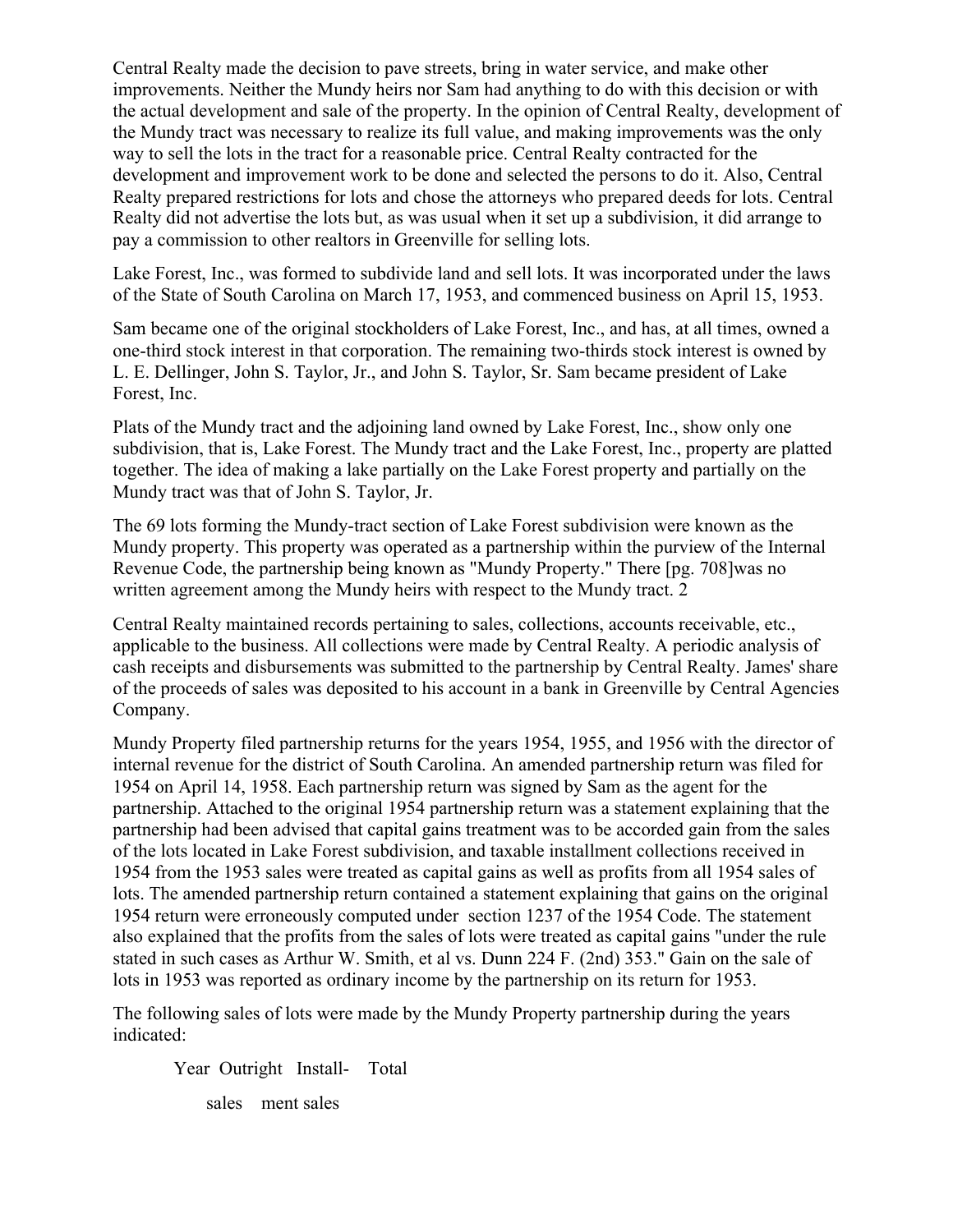| 1953  | 8  | 13 | 21 |
|-------|----|----|----|
| 1954  | 16 | 15 | 31 |
| 1955  | 3  | 10 | 13 |
| 1956  | 0  | 0  | 0  |
|       |    |    |    |
| Total | 27 | 38 | 65 |

The following distributions of profits from sales of lots were made by the Mundy Property partnership to its partners during the years indicated:

| Partner            | 1954 | - 1955 | 1956 |                                   |
|--------------------|------|--------|------|-----------------------------------|
| Ruth M. Creech     |      |        |      | \$11,024.06 \$7,686.06 \$3,277.80 |
| James C. Mundy III |      |        |      | 11,024.06 7,686.06 3,277.80       |
| William D. Mundy   |      |        |      | 11,024.06 7,686.06 3,277.80       |

### [pg. 709]

Lake Forest, Inc., acquired undeveloped land adjacent to the Mundy tract in 1953 and subdivided it into approximately 129 lots. The total cost of these lots to the corporation, including improvements, made the average cost of each lot \$615.29 in the hands of Lake Forest, Inc.

Since its organization, Lake Forest, Inc., from time to time, has sold lots to each of the stockholders.

In 1954 and 1956, Sam bought six lots from Lake Forest, Inc. The price which Sam paid for each lot and the fair market value of each lot at the time Sam made the purchase were as follows:

| 1954               |                           |         |  |  |
|--------------------|---------------------------|---------|--|--|
| Lot                | Selling price Fair market |         |  |  |
|                    | value                     |         |  |  |
| 41 Tranquil Avenue | \$615.29                  | \$2,500 |  |  |
| 104 Berryhill Road | 250.00                    | 2,000   |  |  |
| 156 Rockmont Road  | 250.00                    | 2,500   |  |  |
| 1956               |                           |         |  |  |
| 168 Malvern Place  | 1,500.00                  | 2,250   |  |  |
| 123 Hermitage Road | $1,500.00$ { 750          |         |  |  |
| 114 Hermitage Road |                           | 2,000   |  |  |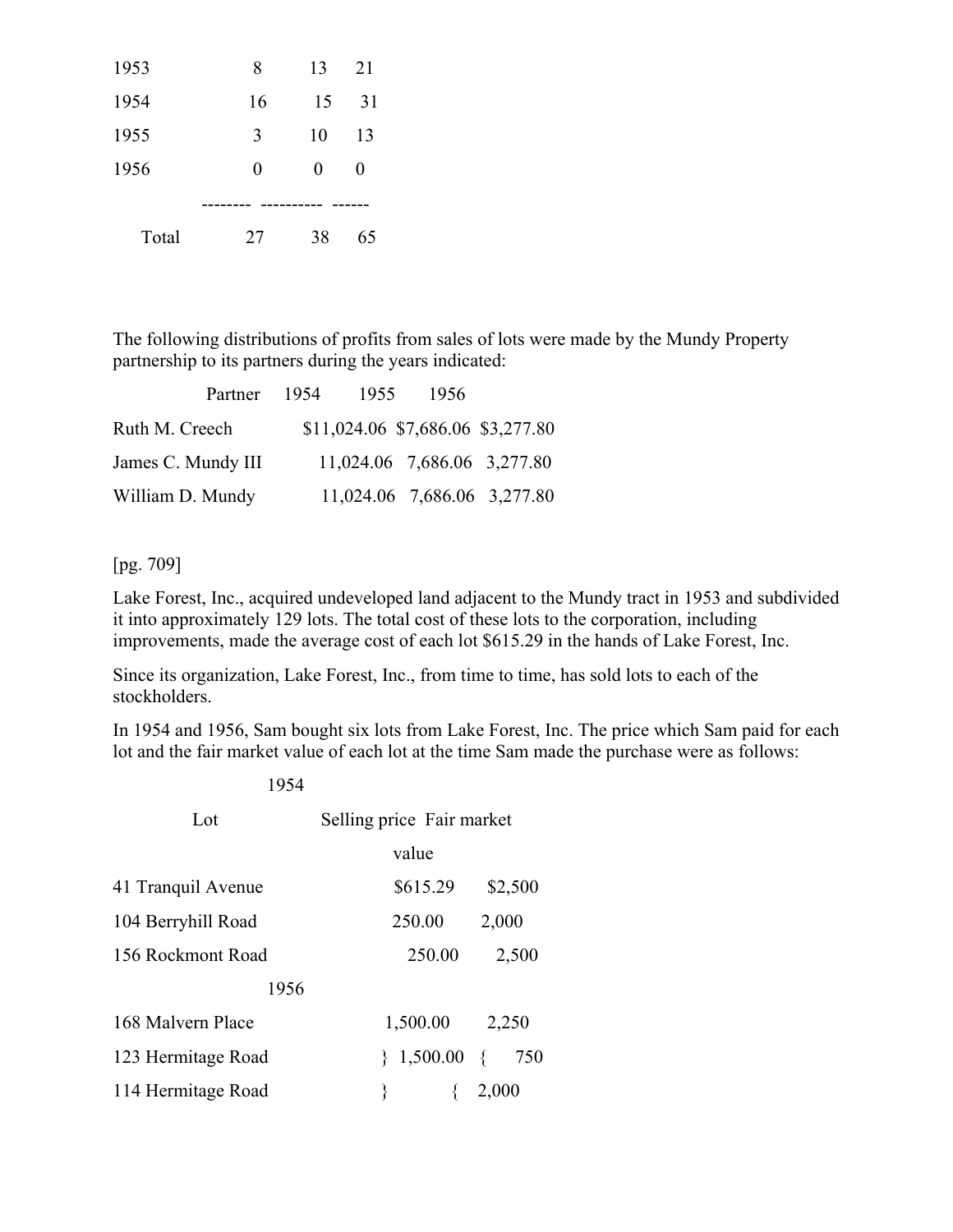### ULTIMATE FINDING.

The lots held by petitioners or the partnership Mundy Property in Lake Forest subdivision were not held in 1954, 1955, and 1956 primarily for sale to customers in the ordinary course of their or its trade or business.

### OPINION.

The principal issue is whether the Mundy heirs may treat their distributive shares of the profits from the sales of lots by their partnership, Mundy Property, as capital gain or as ordinary income. The parties agree that section 1221 of the Internal Revenue Code of 1954 3 governs the issue and that section 1237 has no application. 4 Therefore, the basic question is whether the Mundy heirs, or their partnership, held the lots in Lake Forest subdivision primarily for sale to customers in the ordinary course of their trade or business. If they did so hold the lots, then section 1221(1) would exclude the lots from the classification of capital assets, and the Mundy heirs would be obliged to treat their distributive shares of such gain as ordinary income, as determined by respondent, rather than as capital gain as reported on their returns for the years here involved. [pg. 710]

The courts have been faced with this issue in many cases. But each case must be decided on its own facts and it would be of no benefit to review the decided cases here. Certain guides have evolved from the decided cases, such as the circumstances under which the taxpayer acquired the property and the length of time he holds it, his purpose in acquiring it and disposing of it, the activities of the taxpayer, or those acting either with him or on his behalf, with respect to the improvement and actual disposition of the property, the frequency and continuity of sales, etc. However, these guides or factors may be entitled to different weight in different cases, and there is no definitive pointer which can be used to arrive at the correct result in all cases.

Here the property was inherited by petitioners who had never been in the real estate business and was a capital asset in their hands at that time, and we are convinced from the evidence that their primary objective from that time on was to liquidate the property at a fair and reasonable price. None of them had any experience in the real estate business or any desire to get into it, and they did not have either the funds or the know-how to enter that business with this property themselves. They apparently had no use for the property themselves and decided almost as soon as they acquired it in 1948 to dispose of it. Whatever efforts were made to sell the property before it was subdivided in 1953 produced only three isolated sales in 1950, 1952, and early 1953. Their problem was how best to dispose of the rest of the property at a fair price. We think these factors are entitled to considerable weight in deciding this case and when considered along with all other facts here present indicate that petitioners were simply liquidating their inherited property by permitting Central Realty to subdivide it and sell it off by lots and were not holding the property primarily for sale to customers in the ordinary course of any trade or business in which they were engaged.

We realize that it has been held that a taxpayer is no less in the real estate business simply because his objective is to liquidate property than he would be if his objective were something else, if his activities with respect to the property amount to the conduct of the real estate business, Frieda E. J. Farley , 7 T.C. 198 (1946); Achong v. Commissioner, 246 F. 2d 445 (C.A. 9, 1957), affirming a Memorandum Opinion of this Court; and that the crucial question in these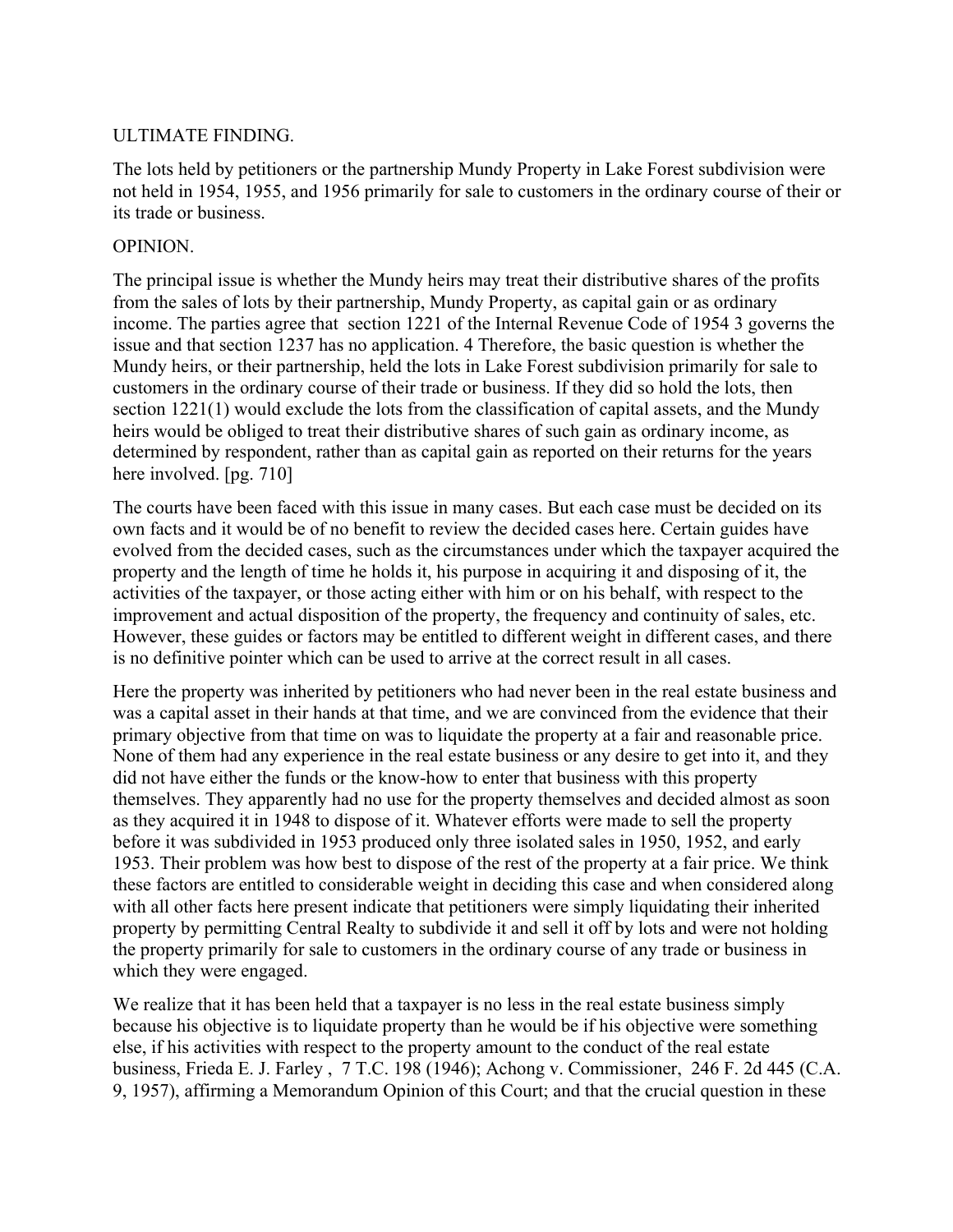cases is not so much the purpose for which the property was acquired as the purpose for which the property is held at the time of sale, Bauschard v. Commissioner , 279 F. 2d 115 (C.A. 6, 1960), affirming 31 T.C. 910 (1959); Friend v. Commissioner, 198 F. 2d 285 (C.A. 10, 1952), affirming a Memorandum Opinion of this Court; Mauldin v. Commissioner, 195 F. 2d 714 (C.A. 10, 1952), affirming 16 T.C. 698 [pg. 711](1951). Nevertheless, the courts have also recognized that a taxpayer does not necessarily place himself in the real estate business by subdividing property he has inherited or held as an investment and selling it by lots in order to obtain a better price than it would attract if sold as one unimproved tract. Smith v. Dunn , 224 F. 2d 353 (C.A. 5, 1955); Camp v. Murray, 226 F. 2d 931 (C.A. 4, 1955); Wellesley A. Ayling, 32 T.C. 704 (1959); Allen Moore, 30 T.C. 1306 (1958); W. T. Thrift, Sr., 15 T.C. 366 (1950). Section 1221 excludes from the definition of capital assets property held by the taxpayer primarily for sale to customers in the ordinary course of his trade or business. This requires that for property to be other than a capital asset in the hands of a taxpayer who is not otherwise in the real estate business the activities in connection with the property must be such as to place that taxpayer in the business of selling real estate.

Here it is clear that petitioners were at no time personally engaged in the real estate business and had no intention of becoming so engaged. James was away from Greenville from 1950 to 1957. William was apparently away much of the time from 1950 to 1953 and the evidence indicates that neither he nor Ruth took any active part at all in the development and sale of this property. But respondent contends that the activities of Sam and of Central Realty are to be attributed to the Mundy partnership or heirs, who carried on their business through these agents.

When James and William left Greenville, Sam, as Ruth's husband, assumed management of the tract. Sam was familiar with the heirs' desire to dispose of the property at a reasonable price as soon as possible, but he felt that his authority from the Mundy heirs did not extend beyond putting the property in the hands of a realty company, which he did. It is true that Central Realty agreed to handle the tract only after Lake Forest, Inc., began to develop adjacent land, and it is true that Sam invested in Lake Forest, Inc., in 1953. But there appears to have been no connection between Lake Forest, Inc., and Central Realty, except that Central Realty developed and improved the Mundy tract as a part of the Lake Forest subdivision. Central Realty had nothing to do with sales of lots by Lake Forest, Inc., and Lake Forest had nothing to do with the sales of the Mundy tract. So, under the particular facts of this case, Sam's activities as president of Lake Forest, Inc., cannot be attributed to the Mundy heirs. Cf. Raymond Bauschard, 31 T.C. 910 (1959), affd. 279 F. 2d 115 (C.A. 6, 1960).

The evidence clearly points to the conclusion that neither of the Mundy heirs nor Sam had anything to do with the development of the Mundy tract or the sales of lots after the contract with Central Realty was signed in June 1953, except that Sam approved a price list for lots and the Mundy heirs signed deeds, when they were prepared [pg. 712]by attorneys chosen by Central Realty, which actually developed and subdivided the tract.

It is well recognized that a taxpayer need not personally conduct a business of subdividing land and selling lots; he may act through agents, in which case the activities of the agents for his benefit are imputed to him. Achong v. Commissioner, supra; Fackler v. Commissioner , 133 F. 2d 509 (C.A. 6, 1943), affirming 45 B.T.A. 708 (1941). A taxpayer cannot insulate himself from the acts of those persons whose efforts are combined with his in a mutual endeavor to make a profit, no matter how the endeavor is denominated. Raymond Bauschard, supra. But this does not mean that because the agent is in the real estate business, and would be considered as holding the property primarily for sale to customers in the ordinary course of its business, that the agent's business can be imputed to the taxpayer. The question is whether the activities of the taxpayer,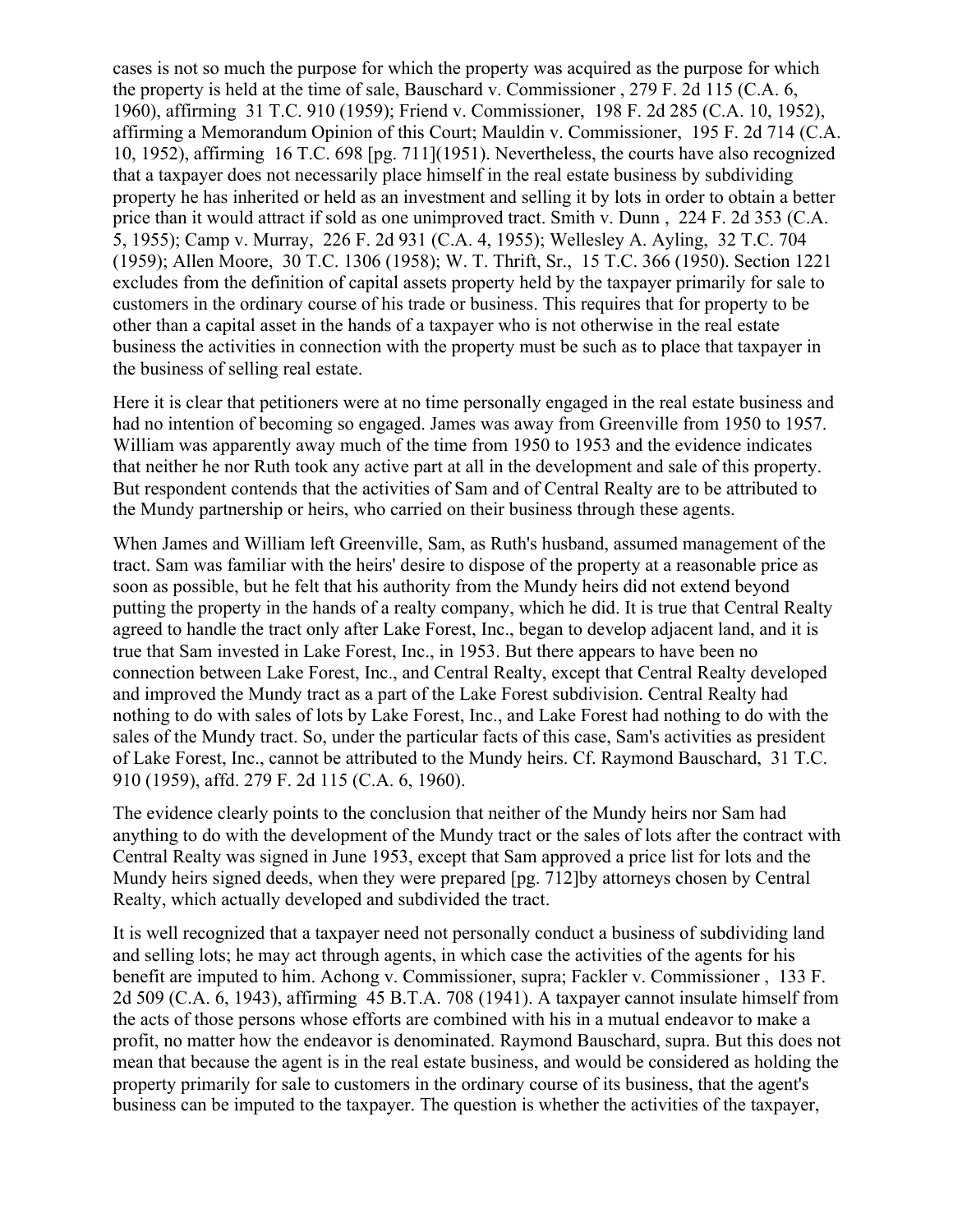including the activities of an agent that can properly be imputed to him, taken together with all other relevant factors pertaining to the taxpayer's relationship to the property, place the taxpayer in the real estate business so that the property in question can be said to be held by taxpayer for sale to customers in his business.

Here the petitioners were seeking only to dispose of what was admittedly a capital asset when it was acquired and turned it over to their agent, Sam, for that purpose. Sam turned the property over to Central Realty for sale, and thereafter both Sam and petitioners were completely divorced from all control and supervision over the development and sale of the property and severed all connection with the property except to receive the net proceeds of sales. While the agreement with Central Realty called for Central Agencies to advance money to petitioners for development of the property and petitioners presumably signed a note for such advances, the agreement also provided that Central Realty should collect all proceeds of sales and apply them first to its commissions and repayment of moneys used for development purposes, and the evidence indicates that Central Realty made all decisions on what should be spent, paid the funds directly to those making the improvements, and in fact, was looking only to the proceeds of sales for return of its advances. In effect, except for bare ownership, the Mundy tract was Central Realty's subdivision after the Mundy heirs signed the agreement on June 3, 1953. Thereafter Central Realty executed sales contracts and collected the proceeds of sales. In substance, the Mundy heirs parted with the Mundy tract in one transaction when they entered into the agreement with Central Realty. Cf. W. T. Thrift, Sr., supra. Under the circumstances here present, we do not think the activities of Central Realty that can properly be attributed to petitioners put them in the real estate business with respect to the Mundy tract. [pg. 713]

This case is distinguishable from Raymond Bauschard, supra, in which we held that the activities of a corporation organized to develop and sell real estate was attributable, through a trust, to the beneficial owners of the property. In that case, Bauschard, acting in concert with a close friend of his who was a real estate developer, purchased the property in the name of a trust for the dual purpose of protecting the community and of making a profit on his investment, the trust and a real estate corporation were set up in a deliberate effort to isolate the owners from the real estate business, but despite this fact, Bauschard controlled the selling prices of the lots, there was a relatively short lapse of time between the various acts of acquisition, development, and ultimate sale of the tract, and Bauschard was present and obviously in close touch with the development and sale of the property at all times. None of those factors is present in this case, where petitioners simply turned their inherited property over to someone else to dispose of in the manner it thought best. George W. Longfellow, 31 T.C. 11 (1958), is also distinguishable on its facts.

This case is more like Allen Moore, supra, wherein members of a family who inherited a tract of land they did not want to use conveyed it to a trust to liquidate the property by subdividing and selling it in lots; and like Smith v. Dunn, supra, wherein taxpayer, who was an architect, set about to liquidate a tract of land which he had inherited by employing an engineer to survey and plat the tract and then turned the property over to a real estate broker to improve the lots and sell them according to his own plans. In the latter case, the Court of Appeals for the Fifth Circuit held as a matter of law that the taxpayer did not hold the 51 lots sold primarily for sale to customers in the ordinary course of his trade or business; and in both cases the courts held that the owners who inherited land and simply sought to liquidate it at a fair price were not in the real estate business.

The record is not clear as to why Mundy Property, the partnership, enters into the picture. It is clear, however, that the Mundy heirs had no agreement among themselves with respect to the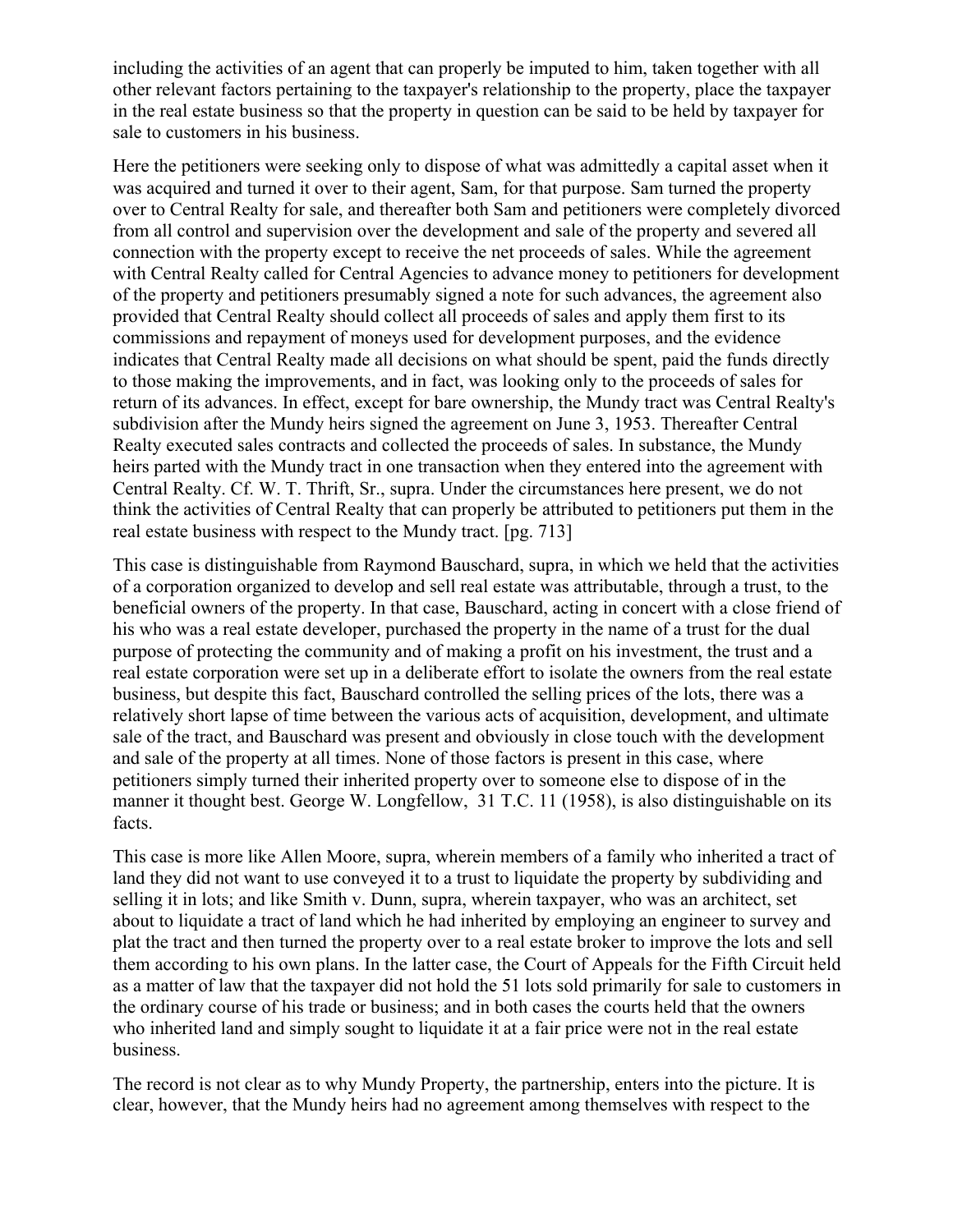Mundy tract except that it was to be disposed of at its "true value" as soon as possible. The amount spent for improvements was relatively small compared to the total received from the sale of the lots, which indicates the gain realized was attributable principally to the increment in value of the land. Furthermore, the Mundy heirs did not use their own money to make the improvements-these funds were advanced by Central Realty.

Considering the entire record, we conclude that neither the Mundy heirs nor Mundy Property held the lots in question during the years 1953, 1954, and 1955 primarily for sale to customers in the ordinary course of their or its trade or business. Cf. Smith v. Dunn, supra;[pg. 714]Camp v. Murray, supra; Dunlap v. Oldham Lumber Co. , 178 F. 2d 781 (C.A. 5, 1950); Allen Moore, supra; W. T. Thrift, Sr., supra; Boomhower v. United States, 74 F. Supp. 997 (N.D. Iowa 1947); and Gordon v. United States , 159 F. Supp. 360 (Ct. Cl. 1958). We find for petitioners on this issue.

The next issue relates to the treatment to be accorded the gain from the sale of a lot by Ruth in 1954. As we understand it, the parties agree that this issue should be decided by our decision on the first issue. Consequently, we conclude that the lot sold by Ruth in 1954 was a capital asset and the gain realized thereon is taxable as capital gain.

The final issue relates to the fair market value of six lots which Sam bought from Lake Forest, Inc., in 1954 and 1956. Sam was a stockholder of Lake Forest, Inc., when he purchased three lots in 1954 and three lots in 1956, and petitioners concede that if the fair market value of a particular lot exceeded the price which Sam paid his corporation for the lot, such excess represented income to Sam in the form of dividends. We have found that, in each of the six instances, the fair market value exceeded the price which Sam paid Lake Forest, Inc., and our findings of fair market value are dispositive of this issue.

The evidence with respect to the value of these lots consisted of the testimony of Sam and two real estate men from Greenville who were familiar with real estate values in the area and who appraised these lots for petitioners, and the testimony of the revenue agent who testified solely on how he arrived at the values used in respondent's determination. While the testimony of petitioners' experts was not too clear as to how they arrived at their values, for the most part the values assigned by them were uncontradicted by any competent evidence and we think their testimony was sufficient to overcome the presumption favoring respondent's determination. As a matter of fact, the values assigned by petitioners' expert witnesses to the six lots involved did not vary too much from the values determined by respondent except in one instance, and where there was no other competent evidence of values presented we have adopted the values assigned by petitioners' two appraisers as the fair market values on the dates the lots were sold to Sam. Where other evidence of value was available we considered all of it in arriving at the values found in our Findings of Fact. The price for which Sam bought the lots from Lake Forest, Inc., was the corporation's basis in the lots and was admittedly not indicative of market value at the time Sam acquired the lots.

Lot 41 Tranquil Avenue was bought by Sam in early 1954 for \$615.29 and was sold shortly thereafter for \$2,500. The appraisers [pg. 715]used a value of \$2,245, but there is no indication the lot increased in value from the date Sam acquired it until he sold it so we have adopted the selling price of \$2,500 as the fair market value when Sam bought the lot, which was also used by respondent.

The revenue agent valued lot 104 Berryhill Road at \$2,045 by comparing it with a similar lot sold a year later and adjusting for the increase in value during the interval. Petitioners' witnesses appraised it at \$2,000 and we have adopted their figure.